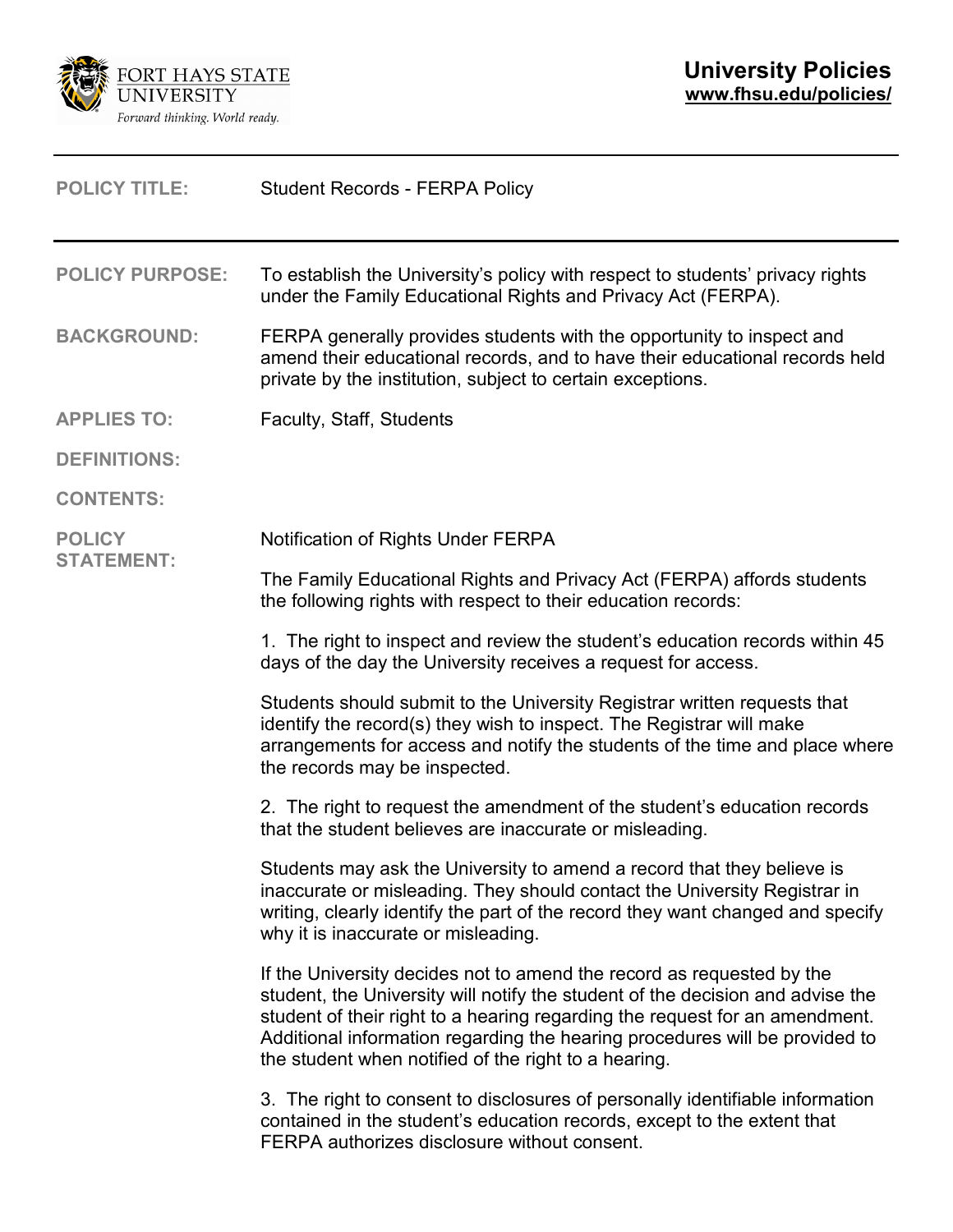One exception which permits disclosure without consent is disclosure to school officials with legitimate educational interests. A school official includes, but is not limited to, a person employed by the University in an administrative, supervisory, academic or research, or support staff position (including, for example, law enforcement or disciplinary/code of conduct personnel and health or wellness staff); a person or company with whom the University has contracted (such as an attorney, auditor, collection agent, insurer, billing or payment processing company); organizations conducting certain studies for or on behalf of the school; affiliated organizations serving the University in advancement, fundraising, alumni relations, or similar services; a person serving on an official university committee, such as a disciplinary or grievance committee, or assisting another school official in performing their tasks; other institutions or third parties with whom the University has partnered or affiliated for purposes of providing academic, student support or engagement, or other opportunities or services; or appropriate officials in cases of health and safety emergencies .

A school official has a legitimate educational interest if the official needs to review an education record in order to fulfill their professional responsibility.

For the sake of illustration, and in addition to those individuals referenced above, school officials with a legitimate educational interest may include, but are certainly not limited to, those individuals (including faculty and staff) that may be involved in: [data or information management processes, financial aid and any related systems or processes, advising and student support services…or any other University systems, processes, or services that may be utilized in the interest of supporting or advancing the educational experience of a student].

Upon request, the University may disclose education records without consent to officials of another school in which a student seeks or intends to enroll.

Additionally, treatment records maintained by Health and Wellness personnel may be subject to separate [policies or procedures](https://www.fhsu.edu/health-and-wellness/confidentiality-and-privacy) maintained by the Health and Wellness Services office at FHSU.

4. The right to file a complaint with Fort Hays State University alleging that the University violated any student rights under FERPA at the following address:

Fort Hays State University Office of the Registrar Picken Hall 302 600 Park Street Hays, KS 67601

5. The right to file a complaint with the U.S. Department of Education concerning alleged failures by Fort Hays State University to comply with the requirements of FERPA at the following address: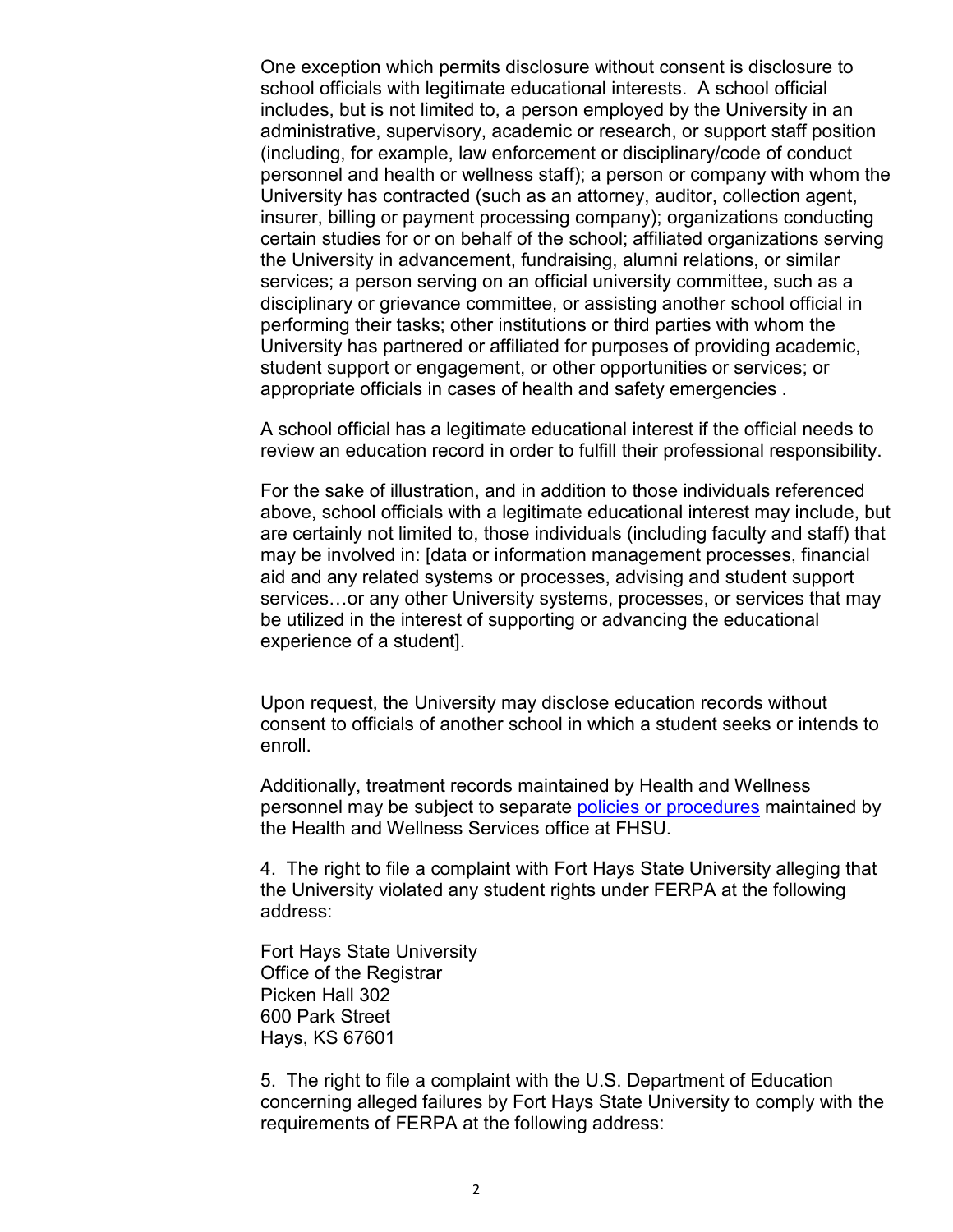Family Policy Compliance Officer US Department of Education 600 Independent Avenue SW Washington, DC 20202-4605

Student Directory Information

The following types of personally identifiable information are designated as student directory information by Fort Hays State University. They include the student's:

- 1. Name
- 2. Address (local and permanent)
- 3. E-mail address
- 4. Telephone number
- 5. Grade level or classification
- 6. Major field(s) of study
- 7. Participation in officially recognized activities
- 8. Weight and height of athletic team members
- 9. Dates of attendance
- 10. Degrees and dates awarded
- 11. Awards and academic honors received
- 12. Most recent previous educational institution attended
- 13. Enrollment status (i.e., full/part time)
- 14. Photograph or likeness

The Registrar is designated as the Student Privacy Officer. Students have the right to notify the institution that they do not want any or all of the types of information listed above to be designated as directory information. Notification must be in writing and must be received by the Registrar prior to the beginning of the academic semester. Notification forms are available in the Office of Registrar, Picken Hall 302.

FERPA privacy rights attach at the time a student applies at FHSU and are governed by and subject to the provisions of FERPA (20 U.S.C. 1232g; 34 CFR Part 99), as amended from time to time.

| <b>EXCLUSIONS OR</b><br><b>SPECIAL</b><br><b>CIRCUMSTANCES:</b> |                                                                      |
|-----------------------------------------------------------------|----------------------------------------------------------------------|
| <b>RELATED</b><br><b>DOCUMENTS:</b>                             | <b>Policies:</b>                                                     |
|                                                                 | Forms:                                                               |
|                                                                 | <b>Other: Registrar's FERPA Information Page</b>                     |
| <b>KEYWORDS:</b>                                                | FERPA, privacy rights, directory information, other school officials |
| <b>RESPONSIBLE</b><br><b>OFFICE:</b>                            | Registrar's Office                                                   |